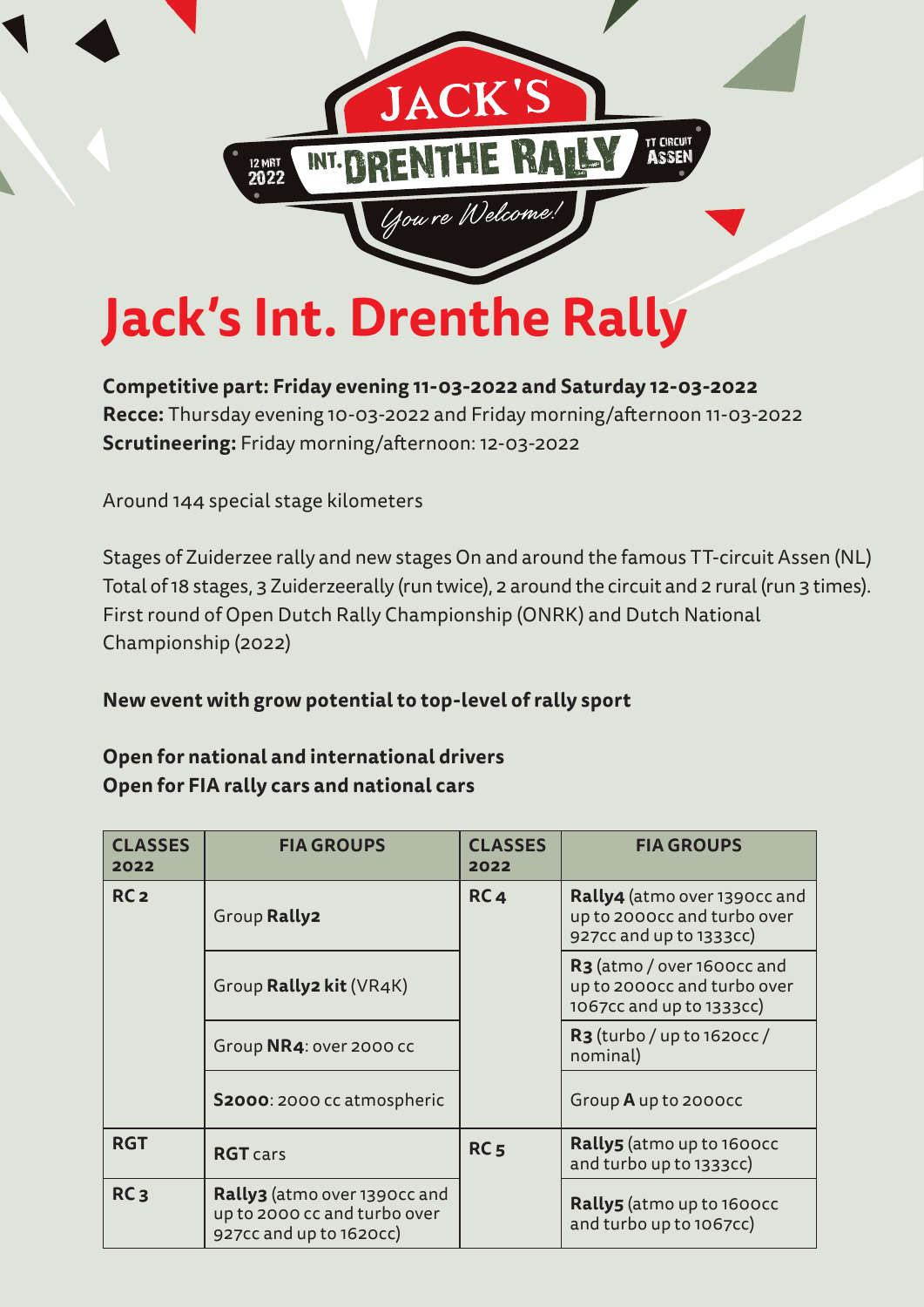| <b>KLASSE</b>   | <b>NL GROEPEN</b>                                                                                                                                                                                                                      |                                                                                                                                                                                                               |                       |  |  |
|-----------------|----------------------------------------------------------------------------------------------------------------------------------------------------------------------------------------------------------------------------------------|---------------------------------------------------------------------------------------------------------------------------------------------------------------------------------------------------------------|-----------------------|--|--|
| 2022            | "Internationale Homologatie<br>Homologatie groep A of N<br>eind datum: > 8 jaar < 25 jaar"                                                                                                                                             | "G - gemodificeerd<br>GROEPS-C-G"                                                                                                                                                                             | <b>P</b> - Production |  |  |
| NC <sub>2</sub> | HS2000: 1600 cc Turbo met 28-30 mm<br>restrictor<br>HS2000: 2000 cc atmosferisch<br>Groep A: boven 2000 cc 4wd (A84)<br>Groep HA: boven 2000 cc 4 wd (HA84)<br>Groep N (VR4): boven 2000cc (VR44)<br>Groep HN: boven 2000cc 4wd (HN44) | Groep G: van 250 tot 300 pk (GA84)                                                                                                                                                                            |                       |  |  |
| <b>NGT</b>      | Groep A: boven 2000 cc 2wd (A82)<br>Groep HA: boven 2000 cc 2wd (HA82)<br>Groep HS: 2001-2500 cc (HS20)**)                                                                                                                             | Groep G: van 250 tot 300 pk (GA82)<br>Groep C: Nissan 350Z Challenge (C8)<br>Groep C: BMW 130 Challenge (C9)<br>Groep C: Mercedes SLK (C12)<br>Groep S: 2001-2500 cc (S20)<br>Groep C: ex BMW M3 Compact (C6) |                       |  |  |
| NC <sub>3</sub> | Groep HA: 1601-2000 cc (HA7)<br>Groep N: boven 2000 cc 2wd (N42)<br>Groep HN: boven 2000 cc 2wd (HN42)<br>HKit-cart/m 2000cc (HA7)<br>Groep HS: 1601-2000 cc (HS19)**)                                                                 | Groep G: van 180 tot 250 pk (GA7)<br>Groep S: 1601-2000 cc (S19)<br>Groep C: ex VOCH (C2)<br>Groep C: ex Mitsubishi Colt (C4)<br>Groep C: ex 325i Challenge (C5)                                              | Groep PN4             |  |  |
| <b>NC4</b>      | Groep A: tot 1600 cc (A6)<br>Groep HA: tot 1600 cc (HA6)<br>Groep N: 1601-2000 cc (N3)<br>Groep HN: 1601-2000 cc (HN3)<br>HKit-car tot 1600 cc (HA6)<br>Groep HS: tot 1600 cc (HS18)**)<br>HSuper 1600<br>Kit-car tot 1600 cc          | Groep G: van 120 tot 180 pk (GA6)<br>Groep S: tot 1600 cc (S18)<br>Groep C: Peugeot 206 Rally Cup (C10)<br>Groep C: ex Peugeot 205 Cup (C3)                                                                   | Groep PN3             |  |  |
| NC <sub>5</sub> | Groep N: tot 1600 cc (N2)<br>Groep HN: t/m 1600 cc (HN2)                                                                                                                                                                               | Groep G: tot 120 pk (GA5)                                                                                                                                                                                     | Groep PN2             |  |  |
|                 | **) alleen als er geen historische (short)rally is                                                                                                                                                                                     |                                                                                                                                                                                                               |                       |  |  |

**More information: E.** info@drentherally.nl **W.** www.drentherally.nl





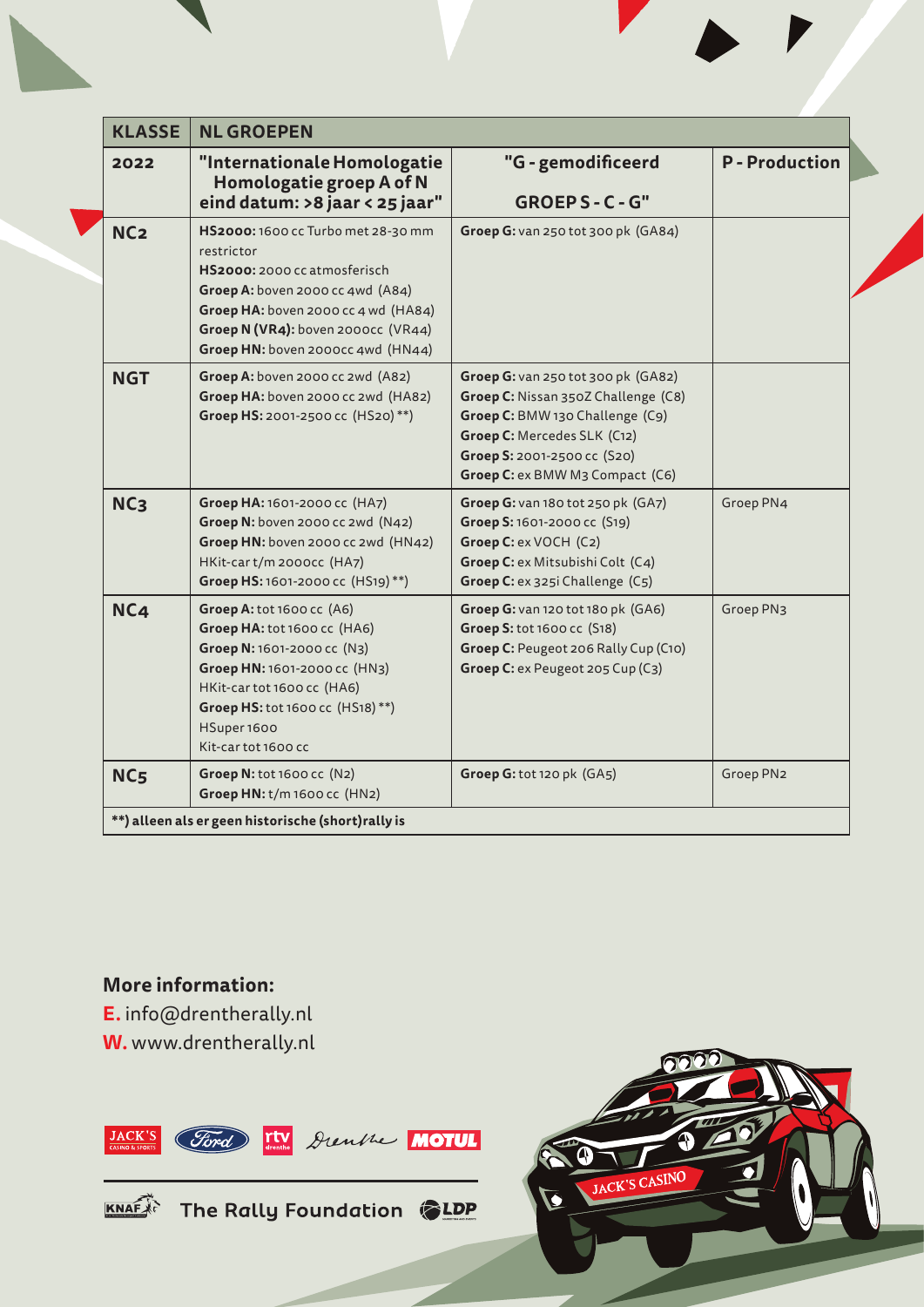# **Jack's Int. Drenthe Pro Rally**

**Competitive part: Friday evening 11-03-2022 and Saturday 12-03-2022 Recce:** Thursday evening 10-03-2022 and Friday morning/afternoon 11-03-2022 **Scrutineering:** Friday morning/afternoon: 12-03-2022

Around 144 special stage kilometers

Stages of Zuiderzee rally and new stages On and around the famous TT-circuit Assen (NL) Total of 18 stages, 3 Zuiderzeerally (run twice), 2 around the circuit and 2 rural (run 3 times).

New event with grow potential to top-level of rally sport Closed event for national and international drivers

#### **On invitation only**

| <b>CLASSES</b>   | <b>GROUPS</b>                                       |                                                                                                                                                                                                                                                                                                                                                                                                                                                                                                                                                                                                                                                                                                                                                                                                                                                                        |
|------------------|-----------------------------------------------------|------------------------------------------------------------------------------------------------------------------------------------------------------------------------------------------------------------------------------------------------------------------------------------------------------------------------------------------------------------------------------------------------------------------------------------------------------------------------------------------------------------------------------------------------------------------------------------------------------------------------------------------------------------------------------------------------------------------------------------------------------------------------------------------------------------------------------------------------------------------------|
| PRC <sub>1</sub> | $WRC2 - 1.6T$<br>engine<br>$WRC_3 - 1.6T$<br>engine | - World Rally Cars, complying with the 2022 Appendix J,<br>Art. 255A, when driven by a driver who has obtained the<br>approval of the FIA<br>- World Rally Cars homologated before 31.12.2013, complying<br>with homologation extension 100/01 KSR and its WR<br>extension, and with the 2013 Appendix J, Art. 255A. Only<br>WRC cars with an FIA passport issued before 31/12/2016 are<br>allowed<br>- World Rally Cars homologated as from 01.01.2014,<br>complying with homologation extension 200/01 WRC and<br>with the 2016 Appendix J, Art. 255A. Only WRC cars with an<br>FIA passport issued before 31/12/2016 are allowed.<br>- World Rally Cars homologated as from 01.01.2015,<br>complying with homologation extension 300/01 WRC and<br>with the 2016 Appendix J, Art. 255A. Only WRC cars with an<br>FIA passport issued before 31/12/2016 are allowed. |
| PRC <sub>2</sub> | Rally2                                              | Group Rally2 cars conforming to the 2022 Appendix J, Art. 261                                                                                                                                                                                                                                                                                                                                                                                                                                                                                                                                                                                                                                                                                                                                                                                                          |
|                  | Rally2 Kit<br>(VRAK)                                | Cars fitted with R4 Kit conforming to the 2022 Appendix J,<br>Art. 260E                                                                                                                                                                                                                                                                                                                                                                                                                                                                                                                                                                                                                                                                                                                                                                                                |
|                  | NR4 over<br>2000 CC                                 | Group N cars conforming to the 2019 Appendix J, Art. 254                                                                                                                                                                                                                                                                                                                                                                                                                                                                                                                                                                                                                                                                                                                                                                                                               |
|                  | WRC <sub>2</sub> T                                  | Cars from Group WRC 2.0 turbo conforming to the 2010<br>Appendix J, Art. 255A                                                                                                                                                                                                                                                                                                                                                                                                                                                                                                                                                                                                                                                                                                                                                                                          |
|                  | HWRC 2.0                                            | Cars conforming to the Dutch Regulations (SRR2022),<br>historic WRC (registered on or before 31.12.1993)                                                                                                                                                                                                                                                                                                                                                                                                                                                                                                                                                                                                                                                                                                                                                               |
| <b>PRGT</b>      | <b>RGT cars</b>                                     | Group RGT cars conforming to the 2019 Appendix J, Art. 256<br>Group RGT cars conforming to the 2022 Appendix J, Art. 256                                                                                                                                                                                                                                                                                                                                                                                                                                                                                                                                                                                                                                                                                                                                               |
|                  | A8 over<br>2000 cc                                  | Group A cars conforming to 2021 Appendix J, Art. 255                                                                                                                                                                                                                                                                                                                                                                                                                                                                                                                                                                                                                                                                                                                                                                                                                   |